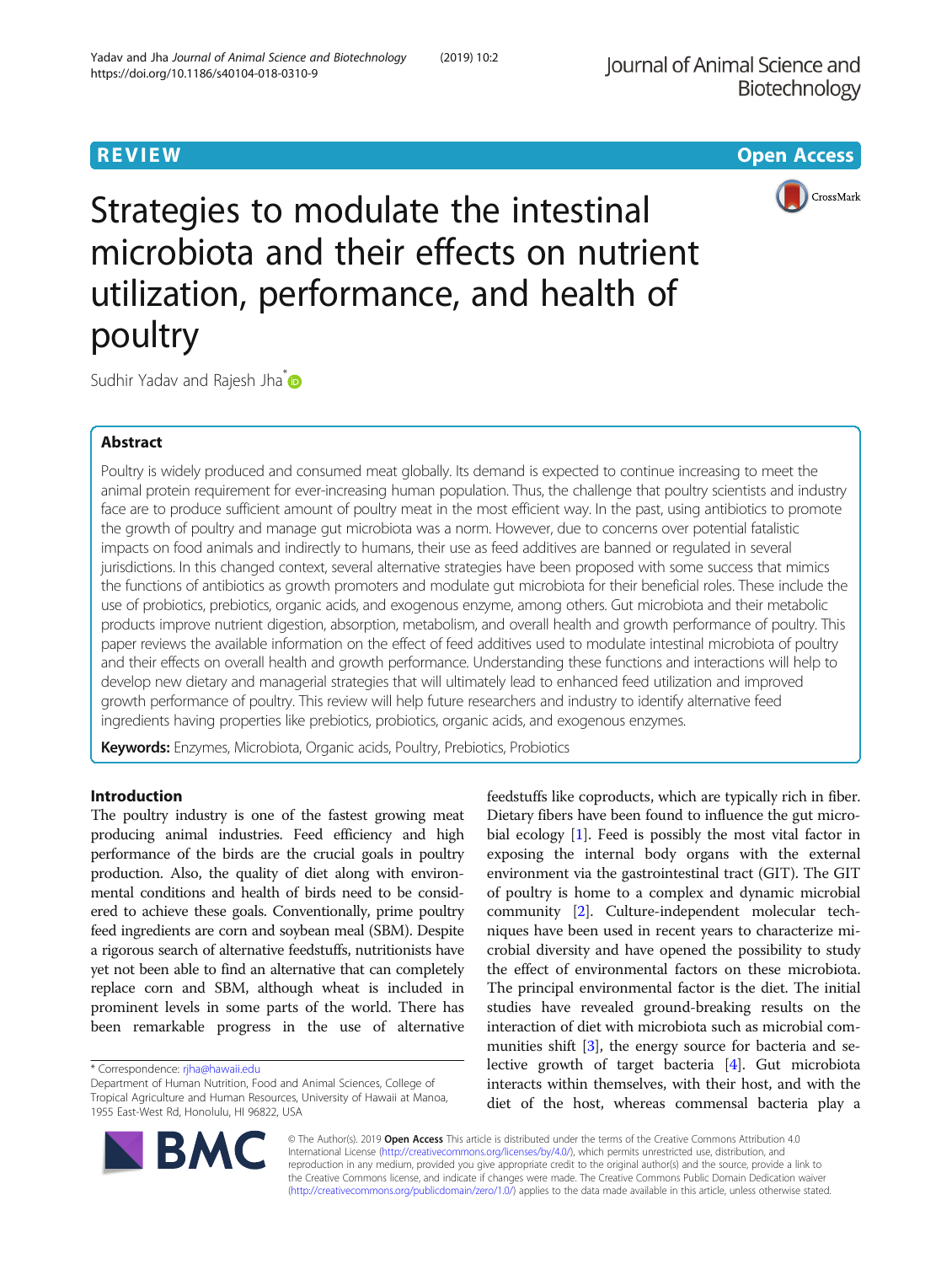pivotal role in host health and metabolism, and pathogenic bacteria cause direct or indirect harmful effects. Thus, feed ingredients should be selected to favor gut condition and maintain a balance between the environment, host, and microbiota. The total number of bacteria in the GIT is higher than the number of eukaryotic cells of the host body. According to Aland and Madec [\[5](#page-9-0)], bacteria in the host is divided to three types: dominant bacteria (>  $10^6$  CFU/g sample), subdominant bacteria ( $10^3$  to  $10^6$ ) CFU/g sample) and residual bacteria  $(< 10<sup>3</sup>$  CFU/g sample). The poultry GIT consists of a substantial proportion of Gram-positive, mainly facultative anaerobes from crop to lower ileum, whereas the ceca are composed of Lacto*bacillus, Enterococcus,* coliforms, and yeasts  $[6-8]$  $[6-8]$  $[6-8]$  $[6-8]$ . In the proventriculus and gizzard, low pH causes a decrease in the bacterial population. In the duodenum, enzymes, high oxygen pressure, and bile salts are responsible for a reduction in microbial concentration whereas, in the lower small intestine and large intestine, the environment is favorable for the growth of diverse microbiota. Oviedo-Rondón et al. [\[9](#page-9-0)] defined beneficial gut microbiota having a protective role as the first line of defense against pathogenic bacteria in addition to assistance in specific metabolism and gut structure integrity. Both intestinal and cecal bacterial communities change and were found to diversify with age [\[10,](#page-9-0) [11\]](#page-9-0). Apajalahti et al. [\[12\]](#page-9-0) reported that the ileum and ceca have a favorable environment for bacterial growth and have as high as  $10^9$  to  $10^{11}$  bacteria per gram of content, respectively. The authors found 640 distinct species and 140 bacterial genera in the GIT of poultry, where about 90% of the species are yet to be described.

The GIT bacterial succession starts immediately after hatching and the settlement/colonization of microbiota depends on the egg microbial condition and contamination from hen during laying. Also, the species of bacteria in the GIT is determined during laying depending upon their ability to colonize and their interaction in the GIT [\[12,](#page-9-0) [13](#page-9-0)]. The microbial community (MC) keeps changing throughout maturation of birds and is influenced by several factors including chicken strain, sex, and the rearing environment, within and between individual birds [\[2\]](#page-9-0). As the host grows, the microbiota becomes more diverse and tends to be relatively stable in older age. Increased breeding density and thermal stress increase harmful bacteria over beneficial ones [[14](#page-9-0)]. Using environmental factors to modulate the intestinal microbiota is quite irregular and variable to control; instead, gut microbiota populations changes dramatically with the change in composition or density of nutrient as they are potential substrates for bacterial growth.

Diet plays a crucial role in the gut health of host by modulating the GIT bacteria, which can cause either a positive or negative effect on the host, depending on the type of diet [\[1](#page-9-0)]. The presence of water-soluble non-starch

polysaccharides (WS-NSP) leads to a change in gut microbiota population and diversity. Mathlouthi et al. [\[15](#page-9-0)] found an increase in Lactobacillus and coliforms along with other facultative bacteria population when the bird's diet was switched from corn-based to wheat and barley-based. In case of WS-NSP rich diets, the increase in viscosity of digestive content and transit time is noticed along with a higher production of short chain fatty acids (SCFAs) which beneficially regulate ileal motility  $[16]$ . Change in gut microbiota with antibiotic supplements in a day-old bird shows an adverse effect on immune system development [[17\]](#page-9-0).

It can be noted that the host has multiple ways to control intestinal microbial growth and proliferation. However, the interaction among microbiota and between the microbiota and host mucosa is imperative to maintain gut environment balance. The intervention of dietary factors should consider all these interactions and mechanisms and their relationships with each other. This review discusses the gastrointestinal microbiota in poultry, their positive and negative roles, balance in gut ecology, and different strategies to modulate gut microbiota to improve the health and performance of the poultry.

### The gut microbiota of poultry

The GIT of poultry consists of the esophagus, crop, proventriculus, gizzard, duodenum, jejunum, ileum, cecum, colon, and cloaca. Poultry GIT is much shorter as compared to other mammals relative to their body length. Thus, microbiota that grows in such a small GIT with relatively low transit time requires unique adaptations to adhere to the mucosal wall and to proliferate. The ceca have lower passage rate and are favorable to diverse groups of bacteria, which affect nutrient utilization and overall health of poultry.

#### Identification and characterization of microbiota

There are different techniques used to identify and characterize intestinal microbiota such as culture-based, G + C profiling, quantitative PCR, 16S rRNA bases studies, high-throughput sequencing, metagenome shotgun se-quencing, and metaproteomic [\[18](#page-9-0)]. These microbiota studies started in the 1970s with culture-dependent techniques [[19](#page-9-0)]. Some of the problems with these culture-dependent methods include: only culture selected bacteria out of the diverse digestive microbiota; lack phylogenetically-based classification scheme; unable to detect those present in very low abundance; and bacterial species live in a community and are dependent on one another as well as to the host environment. Therefore, isolating and growing in any selected culture might not be the same as in the host intestinal ecology [\[12\]](#page-9-0). To overcome these difficulties and limitations in selective culture, and to identify individual bacteria, the modern approach of examining the microbial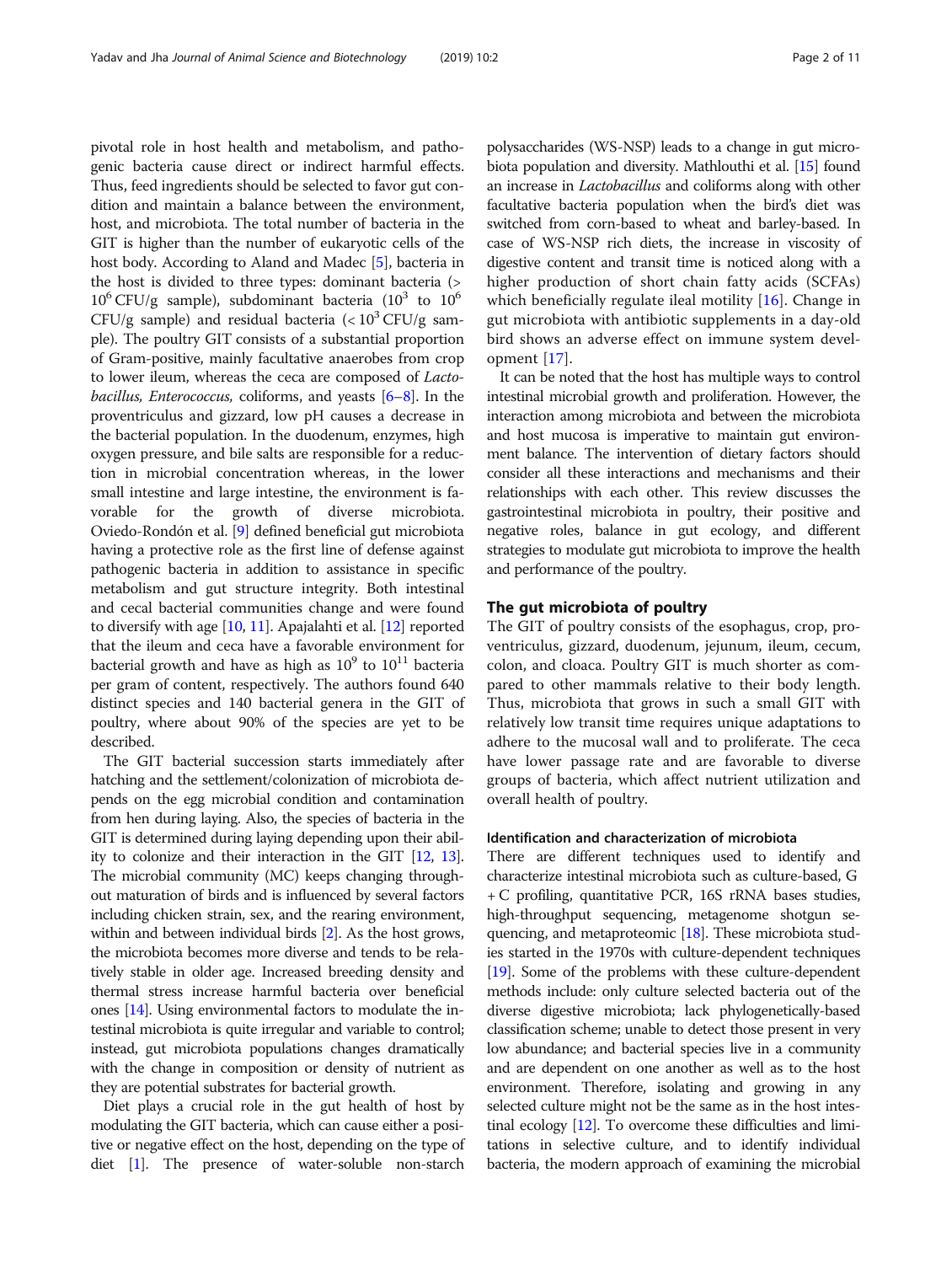DNA extracted from the sample using culture-independent techniques are carried out [\[2,](#page-9-0) [18\]](#page-9-0). Molecular techniques are following the culture method in a contest of increment and diversification of complex microbiota during a different phase of life. These advanced techniques revealed that 90% of the bacteria in the chicken GIT were previously unknown species [\[18](#page-9-0)]. Among the molecular techniques, the terminal restriction fragment length polymorphism (TRFLP) was used to compare and contrast microbiota in the duodenum, jejunum, ileum, and ceca [\[20](#page-9-0)]. Techniques such as metagenomic shotgun sequencing provide a more in-depth understanding of microbiota functionality in specific environments with strong differentiation between treatments microbiota profile [\[21](#page-9-0)]. Similarly, next-generation sequencing has made it possible to determine microbiota dynamics with increased coverage and accuracy [\[22](#page-9-0)]. Sequence data are further analyzed by Roche 454-pyrosequencing, Illumina MiSeq, HiSeq, and Ion PGM. Taxonomic assignments were done using QIIME and compare with the public databases like GreenGenes, the ribosomal database project (RDP) and SILVA. Further its followed by functional predictions using PICRUSt and Tax4Fun [\[23](#page-9-0)]. Stanley et al. [[24\]](#page-9-0) concluded that accurate profiling of microbiota could be done only with a controlled environment, from the day of hatch which essentially determines future microbiota too.

#### The composition of gut microbiota

The gastrointestinal tract of poultry, the most extensive body surface exposed to environmental influence, is the home of complex and highly diversified molecularly defined microbiota, containing an enormous number of different species that can be called the microbial community or microbiome. Composition and density of microbiota depend on the microbial composition of the inoculum introduced at hatch, first diet, and host intestinal epithelium [[12](#page-9-0)]. The initial bacteria grow very fast, and the sterile environment soon becomes inhabited by  $10^8$  and  $10^{10}$  bacteria per gram of digesta in ileum and cecum, respectively in day 1–3 [[12](#page-9-0)]. The authors also found that the bacterial density reached a maximum in a different section of GIT within the first week of age. In a phylogenetic diversity census study of bacteria in the GIT of chicken, 915 species-equivalents operational taxonomic units (defined at 0.03 phylogenetic distances) were found where chicken sequences represent 117 established bacterial genera [\[25](#page-9-0)]. The GIT harbors more than 100 billion bacteria. It consists of several times more bacteria than some of the cell in the host body, including thousands of species dominated by anaerobic bacteria. According to Albazaz and Bal [\[26\]](#page-9-0), 12 days old birds have around 10–15 times higher facultative and obligatory anaerobic bacteria than that of aerobic bacteria. In a healthy balanced microbial community, there are mostly beneficial gram-positive bacteria (at least 85% of total bacteria), and remaining bacteria includes Clostridium in young birds and Salmonella, Campylobacter, and E. coli in older birds without any intestinal disturbance [\[27\]](#page-9-0). Some of the commonly found microbes in the GIT of poultry are Lactobacillus sp., Bacteroides sp., Eubacterium sp., Clostridium sp., Escherichia coli, Streptococcus sp., Prevotella sp., Fusobacterium sp., Selenomonas sp., Megasphaera sp., and Bifidobacterium sp. Commonly reported cecal microbiota of poultry are summarized in Table [1](#page-3-0).

The MCs are distributed throughout the GIT of poultry, but due to differences in morphology, functionality, metabolic interactions, and microenvironment, regional heterogeneity in community composition is observed along the different GIT segments [\[28\]](#page-9-0). Also, the bacterial concentration gradually increases along the intestinal tract ranging from  $10<sup>5</sup>$  bacterial cells/g of luminal content in the duodenum to  $10^{7}-10^{12}$  bacterial cells/g of luminal content in ileum to the colon, as is illustrated in Fig. [1](#page-3-0). According to a recent study on the comparison between the lumen and mucosa-associated bacteria, the mucosa was found to have a highly rich microbial community of distinct group in ileum and cecum [\[29\]](#page-9-0).

#### Role of gut microbiota

Gut microbiota of animals extensively interact with the host, diet, and within themselves [\[1](#page-9-0)]. Commensal gut microbiota plays a decisive role in maintaining the normal physiology of host animals. Some of the major roles are to help direct the normal formation or development of gut structure and morphology, boost immune responses, offers protection from luminal pathogens, as well as play an active role in digestion and utilization of nutrients [\[30](#page-9-0)]. Gut microbiota also has some direct and indirect harmful effects on chickens such as decrease digestibility of fat, increase cell turnover rate, production of toxic metabolites from the protein fermentation and may also lead to poor growth performance.

#### Beneficial roles of gut microbiota

Gut microbiota provides nutritional compounds to the host in the form of fermentation end-products and other secreted products such as SCFAs, specialized enzymes, amino acids, B and K vitamins and absorption of ions [\[7,](#page-9-0) [8](#page-9-0), [31](#page-9-0), [32\]](#page-9-0). Commensal bacteria generate SCFAs such as acetate, propionate, butyrate, and lactate in the GIT of chickens [[19](#page-9-0), [33](#page-9-0)]. These SCFAs have their specific role in the GIT such as contribution to energy by gluconeogenesis [[34](#page-9-0)] and reducing undesirable bacterial species in the cecum [\[32](#page-9-0)]. SCFAs also stimulate gut epithelial cell proliferation, differentiation and increases the villus height, thereby increasing the absorptive surface area [\[34\]](#page-9-0). Acetate and propionate also act as an energy substrate for tissues. Recently, xylanase genes are isolated and overexpressed from the cecum of chickens which can degrade and digest complex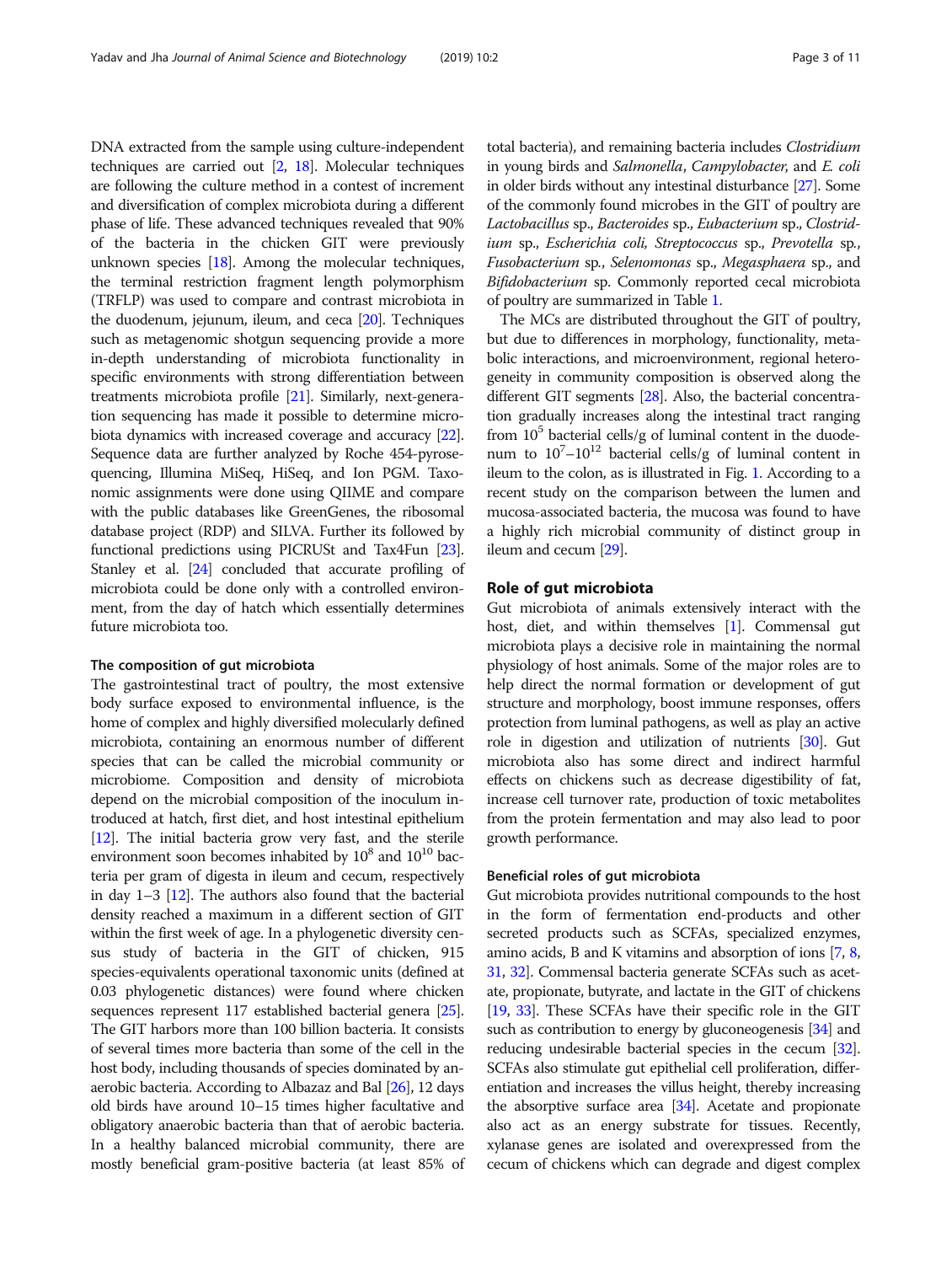<span id="page-3-0"></span>

| <b>Table 1</b> Presence of dominant microbiota in the ceca of chicken |  |
|-----------------------------------------------------------------------|--|
|-----------------------------------------------------------------------|--|

| Dominant microbiota                                                                                                                                                                        | Reference                           | No. of genera                           | Comments                                                                                                                  |
|--------------------------------------------------------------------------------------------------------------------------------------------------------------------------------------------|-------------------------------------|-----------------------------------------|---------------------------------------------------------------------------------------------------------------------------|
| Firmicutes, Bacteroidetes, and Proteobacteria (> 90%)<br>Peptostreptococcus, Propionibacterium, Eubacterium,<br>Bacteroides, and Clostridium                                               | Wei et al.<br>[25]                  | 13 phyla and<br>117 genera              | > 900 species-equivalent OTUs, defined<br>at 0.03 phylogenetic distance                                                   |
| Blautia, Faecalibacterium, and Anaerotruncus (dominant<br>in the reused litter)<br>Escherichia/Shigella, Lactobacillus, Bacteroides, and<br>Subdoligranulum (dominant in the fresh litter) | Wang et al.<br>[98]                 | 133 OTUs within 41<br>genera considered | Genera differed between the fresh and<br>reused litter for the cecal digesta samples.<br>More abundance in d 10 than d 35 |
| 10% previously known species, 35% previously known<br>genus but unknown species, and 55% unknown genus                                                                                     | Apajalahti et al. [12]              | > 640 species<br>from 140 genera        | Consider bacterial community rather<br>than talking about individual species.                                             |
| Clostridiaceaen (65%), Fusobacterium (14%), Lactobacillus<br>(8%) and Bacteroides (5%)                                                                                                     | Albazaz and Bal<br>[26]             |                                         |                                                                                                                           |
| Clostridium leptum (20%), Clostridium coccoides (27%),<br>Sporomusa sp. (21%), and Gamma Proteobacteria groups<br>(20%), Atopobium (3.6%), Bacteroides (2%), and<br>Bifidobacteria (1%)    | 7hu et al.<br>$\lceil 2 \rceil$     |                                         | Microbiota from ceca of mature birds<br>fed standard commercial diet                                                      |
| Lachnospiraceae (47%), Ruminococcaceae (19%),<br>Bifidobacterium (10%), Lactobacillus (10%),<br>Coriobacteriaceae (7%), Bacteroides (2%)<br>and others (5%)                                | Apajalahti and<br>Vienola<br>$[43]$ |                                         | Average cecal microbiota composition<br>of commercial broiler chicken farms                                               |
| Bacteroidetes (> 18%), Tenericutes and Proteobacteria<br>(1%-5%) and at family level Ruminococcaceae,<br>Bacteroidaceae, uncultured Clostridiales, and<br>Streptococcaceae                 | Witzig et al.<br>[99]               |                                         | Microbiota present in ceca                                                                                                |
| Fusobacterium prausnitzii, Ruminococci, Clostridia and E.<br>cecorum                                                                                                                       | Gong et al.<br>[20]                 |                                         | Present in cecal mucosa                                                                                                   |

substrate like non- starch polysaccharides which will encourage nutritionist and researchers to explore alternative feedstuffs to incorporate in large-scale industrial production [[35](#page-9-0)].

Gut microbiota resists colonization of the chicken intestinal tract by pathogens and other non-indigenous

microbes through competitive exclusion [\[7](#page-9-0), [32](#page-9-0), [36](#page-9-0)]. Attachment of non-pathogenic bacteria to the brush border of gut cell obstructs pathogens from attachment and entry into the cell. Indigenous microbiota of the gut suppresses the growth of pathogens by secreting organic acids and bacteriocins through direct stimulation of the immune

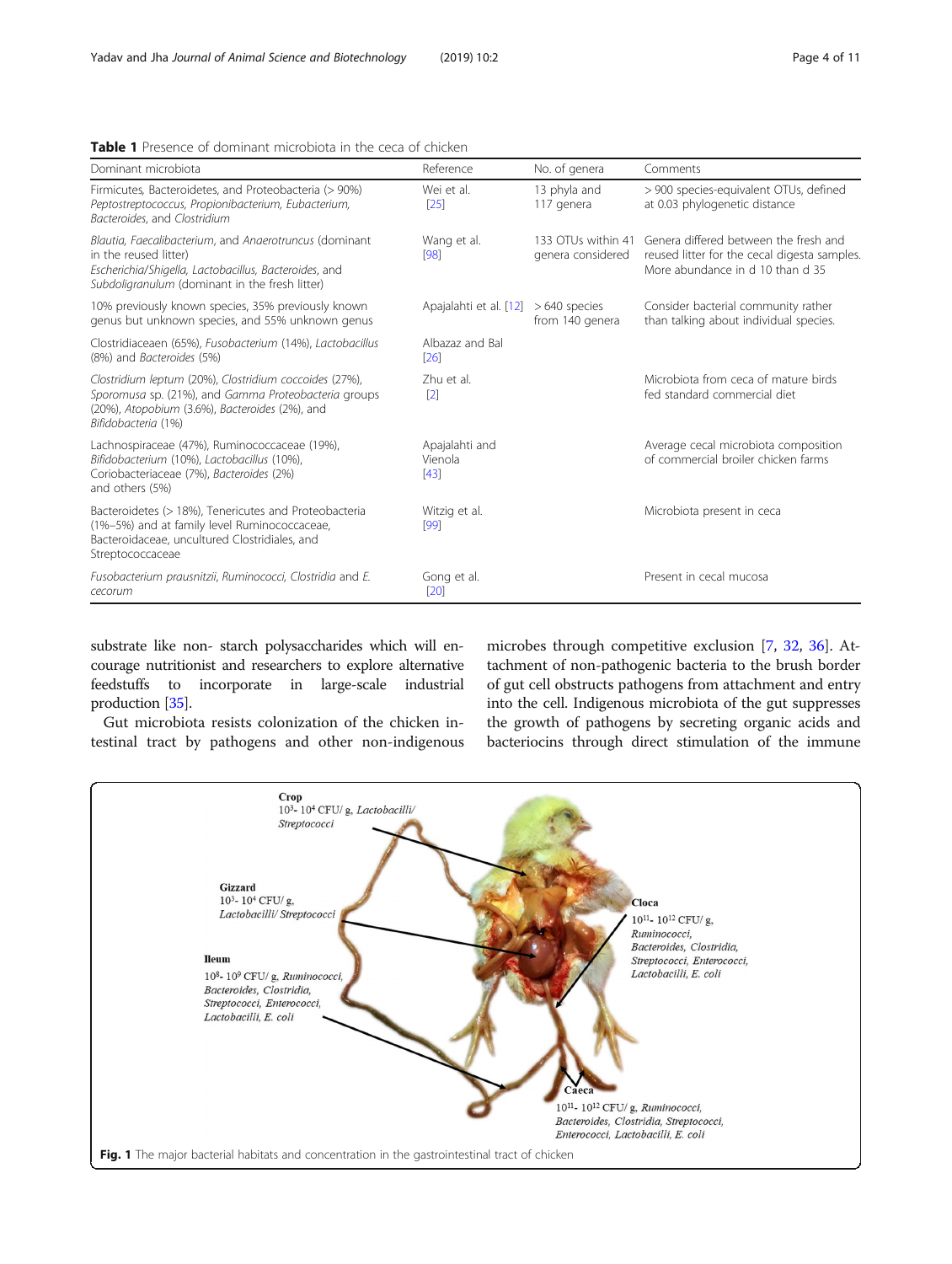system and compete for nutrition and attachment points to the mucosal wall  $[13]$  $[13]$ . In an in vitro experiment by Naidu et al. [[37](#page-9-0)], Lactobacillus producing bacteriocin Reuterin was found effective in inhibiting the growth of Salmonella, Shigella, Clostridium, and Listeria. Increasing these types of useful bacteria along with substrates for their proliferation and metabolism improve feed intake and nutrient utilization by the host.

Experiments comparing conventionally reared versus germ-free animals show that commensal bacteria play a role in developing the intestinal host defenses, including the mucus layer, epithelial layer and lamina propria [[8](#page-9-0), [13](#page-9-0), [32](#page-9-0)]. The mucus layer keeps both commensal and pathogenic microbes away from animal tissues. If the mucus layer is crossed, the epithelium acts as a barrier to enter inside the host tissue. The underlying lamina propria provides antibodies, cytotoxic and helper T cells, and sometimes also phagocytic cells. These immune cells not only combat pathogenic bacteria but also control the overcrowding of normal microbiota. Researchers also found that the antibody response in chicken is antigen-driven [[38](#page-9-0), [39](#page-9-0)]. Further evidence suggests that the intestinal immune system develops parallel to the development of gut microbiota. Thus, gut microbiota plays a significant role in maintaining immune homeostasis by preventing inflammation [[40](#page-9-0)].

## Harmful roles of gut microbiota

Sometimes normal bacteria can have an adverse effect on gut health, even under ideal conditions. Commensal bacteria compete for nutrition with the host and produce toxic compounds as a byproduct of metabolism. The undigested protein of feed origin, true endogenous protein (mucin, epithelial cells, enzymes, and antibodies) and microbial proteins which bypass the small intestine and are available for the microbiota in the large intestine [[41](#page-9-0)]. These microbiota ferment bypass proteins to produce toxic metabolites such as ammonia, amines, phenols, cresol and indoles which can impact intestinal cell turnover and even growth performance [\[41](#page-9-0)–[43\]](#page-9-0). Also, any disorder to the epithelium of small intestine could lead to high protein level in the large intestine, resulting to increased protein fermentation and putrefaction as evidenced in a study  $[4]$  $[4]$ . In the study, birds challenged with *Eimeria maxima* showed elevation in biogenic amine level in the cecum, it might be due to disorder in integrity and absorptive capacity of the small intestine epithelium.

Despite several benefits to host, GIT microbiota can result in detrimental effects in certain special conditions. Intestinal microbes decrease fat digestibility by deconjugating bile acids [[8,](#page-9-0) [42](#page-9-0)]. Bile acids and their salts are required to emulsify and absorb fat in the intestine. Catabolism of the bile salts in the gut by a variety of microbiota causes a decrease in lipid absorption and produces toxic products that inhibit the growth of chicken. Many authors have

proposed that the reduction in amino acid catabolism and bile catabolism and increase in availability of nutrients are the primary physiology of how antibiotics improve animal performance [[7,](#page-9-0) [44,](#page-9-0) [45](#page-9-0)]. Microbiota alters the intestinal morphology, cell turnover rates, and mucus secretion [[8](#page-9-0), [42](#page-9-0)]. Conventionally raised animals have higher small intestine weight due to its thicker walls, longer villi, and deeper crypts which allow infiltration of immune and connective tissue as compared to germ-free animals [[46](#page-9-0), [47\]](#page-9-0). It is also believed that an increase in thickness of the GIT wall and connective tissue decreases the nutrient uptake [\[7,](#page-9-0) [45](#page-9-0)]. Further, microbiota accelerates turnover rates of enterocytes and goblet cells such that the high cell turnover is accompanied by extremely high rates of metabolism and protein synthesis [\[48](#page-9-0), [49](#page-9-0)]. This higher rates of metabolism and protein synthesis results in higher populations of immature cells that are less efficient in absorbing nutrients and are less able to provide efficient barrier due to having looser tight junctions [\[42](#page-9-0)].

As discussed above, microbiota plays a crucial role in host immunity development. However, there is inherent inefficiency when immune stimulation is maintained at a constant level, as appears to be the case in germ-free chickens, which contain lower serum Immunoglobulin G (IgG) compared to conventionally grown chickens [\[50\]](#page-10-0). Thus, microbiota uses explicitly IgA and IgG secretion which alone can cost several hundred grams of protein in a lifetime that is not directed towards the growth of chicken. According to Macpherson et al. [\[51](#page-10-0)], IgA is directed towards individually established gut flora and maintaining its population constant by controlling species entering from food and the environment. In poultry, gut metabolism accounts for 20–36% of the whole-body energy expenditure, primarily related to cell turnover required by microbiota [[49](#page-9-0)]. Thus, the efficiency of nutrients from feed has to be reduced to achieve improved growth performance.

# Balance in gut ecology

The GIT of poultry harbors a complex and dynamic microbiome consists primarily of bacteria and low levels of protozoa, fungi, yeasts, bacteriophages, and viruses. These MCs intensively interact with the host and ingested feed. The composition of this microbiome is different in different parts of the GIT, with each section containing different niches. These MCs in different segments are affected by the flow of nutrients from the diet, the response by host immunity, other substances produced, and/or secreted making up this complex microbiome [\[9,](#page-9-0) [52\]](#page-10-0). Oviedo-Rondón et al. [[9](#page-9-0)] suggested that the cross-talk between microbiota and host regulates the degree of immunity, symbiotic relationship, and production of endogenous proteins in response to pathogenic antigens. Even if there is an overall positive balance established between the microbiota and the host, still microbiota are classified into commensal and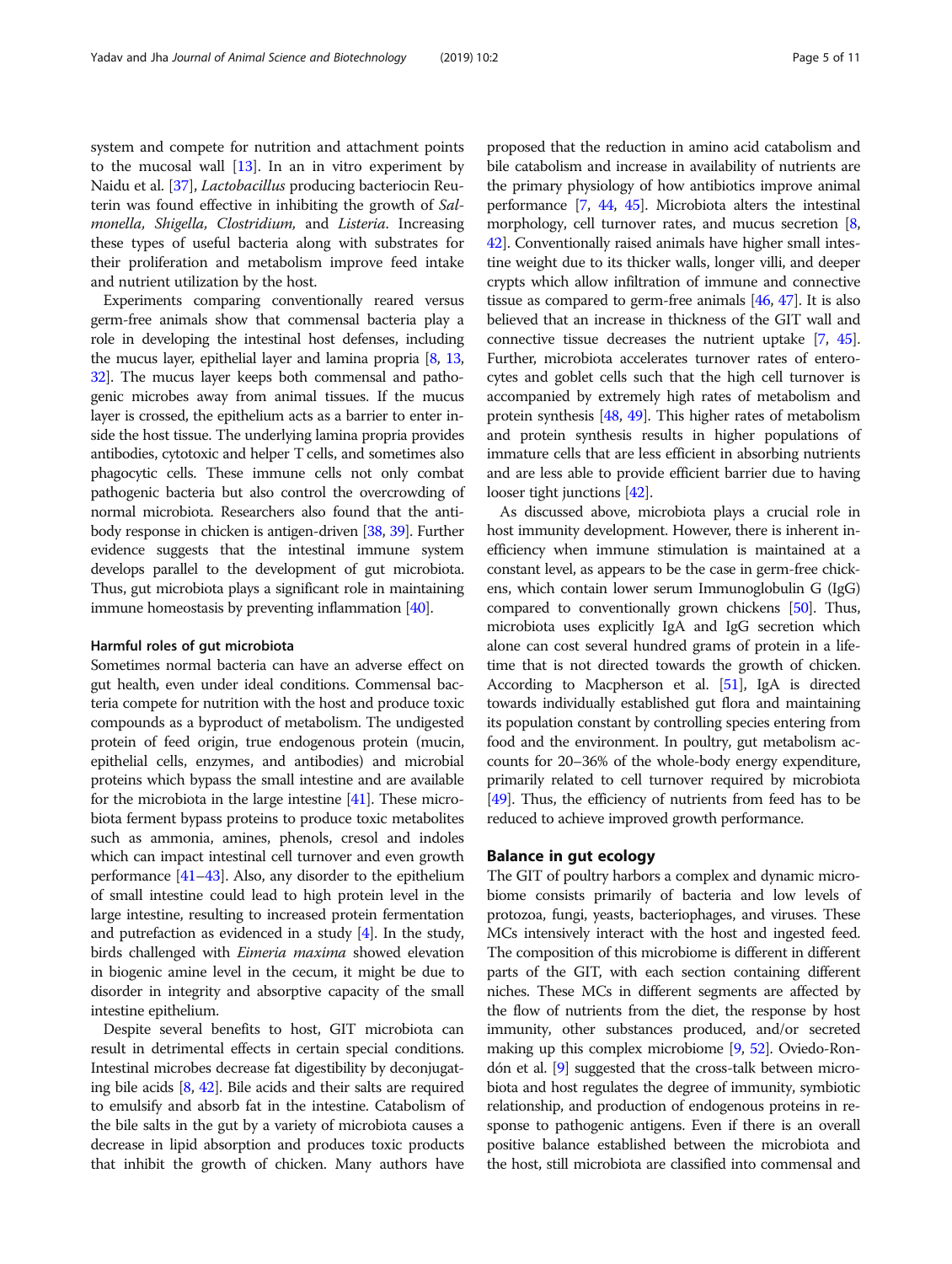pathogenic organisms. Usually, pathogenic microorganisms are present in low concentration and can remain in the gut for more extended periods without any harmful effect to the host. Although some of the microbiota show beneficial roles in promoting a stable gut environment, they can act as pathogenic agents by producing toxic metabolites when the situation is unfavorable. Thus, a stable environment in the gut is a key to a healthy host. In addition, Oviedo-Rondón and Hume [[53](#page-10-0)] explained the importance of maintaining the diversity of the gut MC, which in turn, improve gut health for better feed conversion and nutrient utilization in birds. A better understanding of this MC results in improvements in poultry health, productivity, and a reduction of food-borne pathogens, welfare, and overall environmental impact of poultry production for a more sustainable industry.

# Effects of gut microbiota on nutrient utilization, growth, and health

The GIT is the ultimate organ for host digestion and immunity and the proper functioning of this organ; gut microbiota should be in balance and dynamic state. Gut microbiota affects the metabolic processes directly such as Clostridium cluster XIV, and Ruminococcus can break cellulose and resistant starch [\[54](#page-10-0)]. Indirectly as most of the bacteria phylotypes abundant in higher AME utilizing and higher growth performing birds are firmly related to bacteria with known beneficial metabolic characteristics [\[55](#page-10-0)]. Also, the most dominant cecal microbes Firmicutes, and Bacteroidetes are correlated with body weight as their ratio is found significantly higher in obese hosts and lower in hosts of low to healthy body weight [\[56](#page-10-0)]. For proper intestinal function and integrity, bacterial fermentation plays an essential role by producing fermentation by-products such as SCFAs, especially butyrate, to provide energy to the epithelial cells and another SCFAs undergoes diffusion to enter different metabolic pathways. Other functions of SCFAs include regulation of intestinal blood flow, mucin production, enterocyte growth and proliferation, and intestinal immune responses [\[57\]](#page-10-0). Lactobacillus sp. is known to produce a variety of SCFAs and bacteriocins with bacteriostatic or bactericidal properties either by reducing pH or by modifying the receptors against pathogenic microbes [\[30\]](#page-9-0).

# Modulating gut microbiota

Some feed ingredients and additives are reported to modulate gut microbiota and immune system of the host [[1](#page-9-0)]. Antibiotics have been used to modify gut microbiota and were revered by farmers as they promote growth performance of poultry. However, concern about antibiotic resistance and other negative impacts of the use of antibiotics as a growth promoter, have forced poultry farmers to stop or limit their use in feed. Feed additives and supplements like probiotics, prebiotics, organic acids, and exogenous enzymes are used as an alternative to antibiotics to the modulate the gut microbiota with some success.

## Antibiotics

Antibiotics have been used for therapeutic and growth promoting prophylactic purposes in animals since the 1940s [\[58](#page-10-0)]. In a report by Oliver et al. [[59\]](#page-10-0), United States (US) alone uses about 24.6 million pounds of antibiotics annually, and most of these are used as a growth promoter rather than as a treatment of infections. Antibiotics are either synthetic drugs or are obtained from natural sources. These are used to kill or inhibit the growth of microorganisms in a broad sense, but these antibiotics also play some beneficial role in the gut. Early exposure of broiler chicken for short-term to the orally administered antibiotics (amoxicillin) has shown effects on the microbial colonization, mucosal gene expression and immune development in the later period up to 2 weeks post-hatch [\[17\]](#page-9-0). In a recent study by Wisselink et al. [[60](#page-10-0)], adding antibiotics in drinking water changed the microbial community and immune parameters temporarily in the later phase of life (days 15 to 20). The dominant mechanism by which antibiotics work ranges from cell membrane destruction to reduction of growth-depressing metabolites produced by microbiota in the gut, especially ammonia and bile degradation products [[61](#page-10-0)]. For the host, antibiotics have been shown to increase the nutrient availability in the gut that causes a decrease in amino acid catabolism and bile salts breakdown leading to an increase in the digestibility of dietary protein. Other beneficial effects of antibiotics include the efficient absorption of nutrients and nutrient utilization by the gut wall due to the thinner epithelium and decreased microbial use of nutri-ents; thus, more nutrients reach the host's tissues [\[61](#page-10-0)]. Because antibiotics reduce the gut microbiota and their toxic metabolites, antibiotics have been widely incorporated into the poultry industry for decades. At the same time, irregular use and overuse of these antibiotics have been claimed to lead to the development of resistance by bacteria. This bacterial resistance causes a threat to the human and animal treatment as they transmit the genes for antibiotic resistance or may also exchange plasmid with inter or intra-species [\[62](#page-10-0)]. Their use as the prophylactic dose in animal feed has been banned in some jurisdictions like in one of the European Union (EC Regulation, No. 1831/ 2003) while other jurisdictions are considering or have imposed strict regulation on use or gradual ban in animal farming. This prohibition has already added pressure to the poultry farmers and nutritionists. For example, there is evidence that antibiotic growth promoters (AGPs) were useful in the prevention of necrotic enteritis in poultry, ban in use of AGP has led to increased incidence of necrotic enteritis cases. Antibiotics are also known for its anti-inflammatory role with the benefit of reducing waste of energy and utilizing in production [[61\]](#page-10-0). Thus, there is an immediate need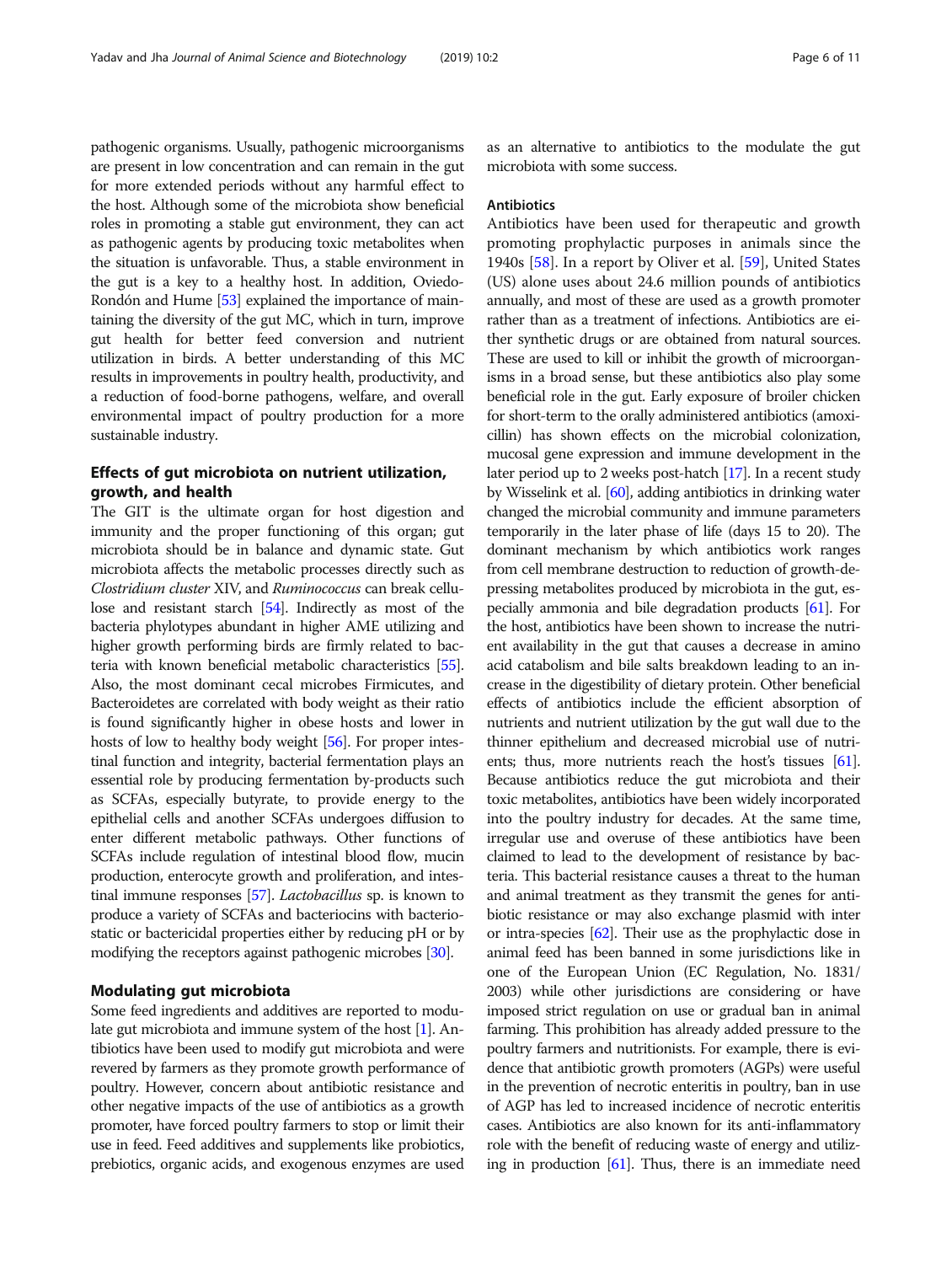for identifying alternatives to antibiotics to maintain the balance of the ecosystem in the gut as well as to improve the overall performance of the birds [\[63\]](#page-10-0).

# Probiotics

Probiotics also referred as direct-fed microbial (DFM), are single or mixed cultures of living non-pathogenic microorganisms, which, when administered in adequate amounts confers a health benefit on the host [\[64\]](#page-10-0). Bacterial species currently being used in probiotics are lactic acid bacteria (LAB), i.e., (L. bulgaricus, L. acidophilus, L. casei, L. lactis, L. salivarius, L. plantarum), Streptococcus thermophilus, Enterococcus faecium, E. faecalis, Bifidobacterium sp. [\[65](#page-10-0)]. In addition to bacteria, fungi (Aspergillus oryzae) and yeast (Saccharomyces cerevisiae) are also used as probiotics [\[65](#page-10-0)]. Their mode of action involves multiple mechanisms, including competitive exclusion, promoting gut maturation and integrity, regulating the immune system, preventing inflammation, improving metabolism, improving growth, improve the fatty acid profile and oxidative stability in fresh meat [\[66\]](#page-10-0), and neutralizing enterotoxins. Singh et al. [\[67](#page-10-0)] found increased apparent metabolizable energy and protein digestibility of fibrous diets in broiler chickens when supplemented with DFM along with multi-enzymes. However, some researchers did not found significant effect of single or multiple-strains DFM on growth performance of chickens [\[68\]](#page-10-0). Multiple-strains DFM showed better effects on local and systemic immune responses and competitive exclusion compared to single-strains DFM [\[68\]](#page-10-0) Also, Kalia et al. [[69](#page-10-0)] observed no differences in the growth performance of the RIR cross-bred chicken that was selected as the best performing breed out of all the breeds used in the trial. This could be due to the difference in the dose or an insufficient number of probiotic bacteria, nature and route of probiotics administrated, the difference in microbes among a range of altitudes, and the variation in the physiological state of the birds [[63](#page-10-0), [69\]](#page-10-0). Wang et al. [\[70\]](#page-10-0) found that probiotics can improve gut microbiota diversity. Specifically, Bacillus sp. increased body weight and Pediococcus pentosaceus had higher average SCFAs content. They also identified that cecal microbiota, Bacteroidetes abundance was directly correlated with the content of propionate, butyrate, and isobutyrate, whereas the abundance of Firmicutes positively correlates acetate production in the cecum. Regarding immune responses, Brisbin et al. [[71\]](#page-10-0) reported that in the cecal tonsil cells of chicken, L. acidophilus induces T-helper cytokines whereas L. salivarius induces anti-inflammatory response more effectively. Also, the "Nurmi concept" is the most convenient example of an effective immune response by micro-organism whereby day-old chicks acquire enhanced protection against Salmonella infections when they are administered the complex microbiota of older chicks. In a study conducted by Cengiz et al. [[72](#page-10-0)], no interaction was observed between stocking density and probiotic supplementation for performance, carcass yield, Salmonella and *Lactobacillus* population in the gut. Although, probiotics enhanced the performance during the starter phase only where high stocking density affected the birds negatively and stress indicators were not affected. Bai et al. [\[73](#page-10-0)] found that probiotics improve growth performance in early stage (1 to 21 d) of a chicken, but there was no dose response for 22–42 d when feeding 0.1% to 0.3%. As a result, the study recommended incorporating probiotics in 0.1% dose to chicks as an alternative to AGPs. Previously, Li et al. [\[74\]](#page-10-0) also found that commercial probiotic mixture of yeasts and other microbes improve growth performance in starter age of broilers with no dose effect among 0.2% to 0.6%. Based on the reports available so far, probiotics in feed can be considered as one of the best alternatives to antibiotics in poultry diets to modulate gut microbiota as well as promote overall health and growth performance.

## **Prehintics**

Prebiotics are non-digestible feed ingredients that are responsible for altering the composition and metabolism of gut microbiota selectively. Prebiotics has the ability to increase the number of bifidobacteria and other species that affect the health of host positively  $[63]$ . The β-glucan fed birds were found to have anti-Salmonella property by increasing the IgA-secreting cells, IgG level, and goblet cells causing immunomodulation to help birds boost immunity during Salmonella challenge [\[75\]](#page-10-0). Prebiotics also increase the number of the LAB in the gut that aid in the competitive exclusion of pathogens [\[76\]](#page-10-0). They also help to enhance defense mechanism. However, the mechanism by which they help in defense is not precise. It is supposed to increase the production of SCFAs leading to an acidic environment in the gut and suppresses pathogens, which also recover some lost energy from competition with bacteria [[77](#page-10-0)]. According to Kim et al. [\[78](#page-10-0)], rapid clearance of pathogens because of prebiotic administration is a mechanism to boost immunity. In fact, prebiotics and probiotics have similar modes of action to maintain gut ecology and when provided in combination shows synergistic effect on the gut health [\[79\]](#page-10-0). Supplementation of slowly digestible prebiotics provides fermentable carbohydrates for microbiota in the distal large intestine, which in turn, suppress putrefaction. Owing to the supplementation of prebiotics in diet and its mechanism in the gut attributes to improvements in bird performance and energy utilization [\[27\]](#page-9-0). Though commonly used these days as an alternative to AGP, nature, characteristics, and type of prebiotic is crucial to understand as these variables influence the effects of the poultry. Commonly used prebiotics are oligosaccharides including inulin, fructooligosaccharides (FOS), mannanoligosaccharides (MOS), galactooligosaccharides, soya-oligxosaccharide s, xylo-oligosaccharides, pyrodextrins, and lactulose. The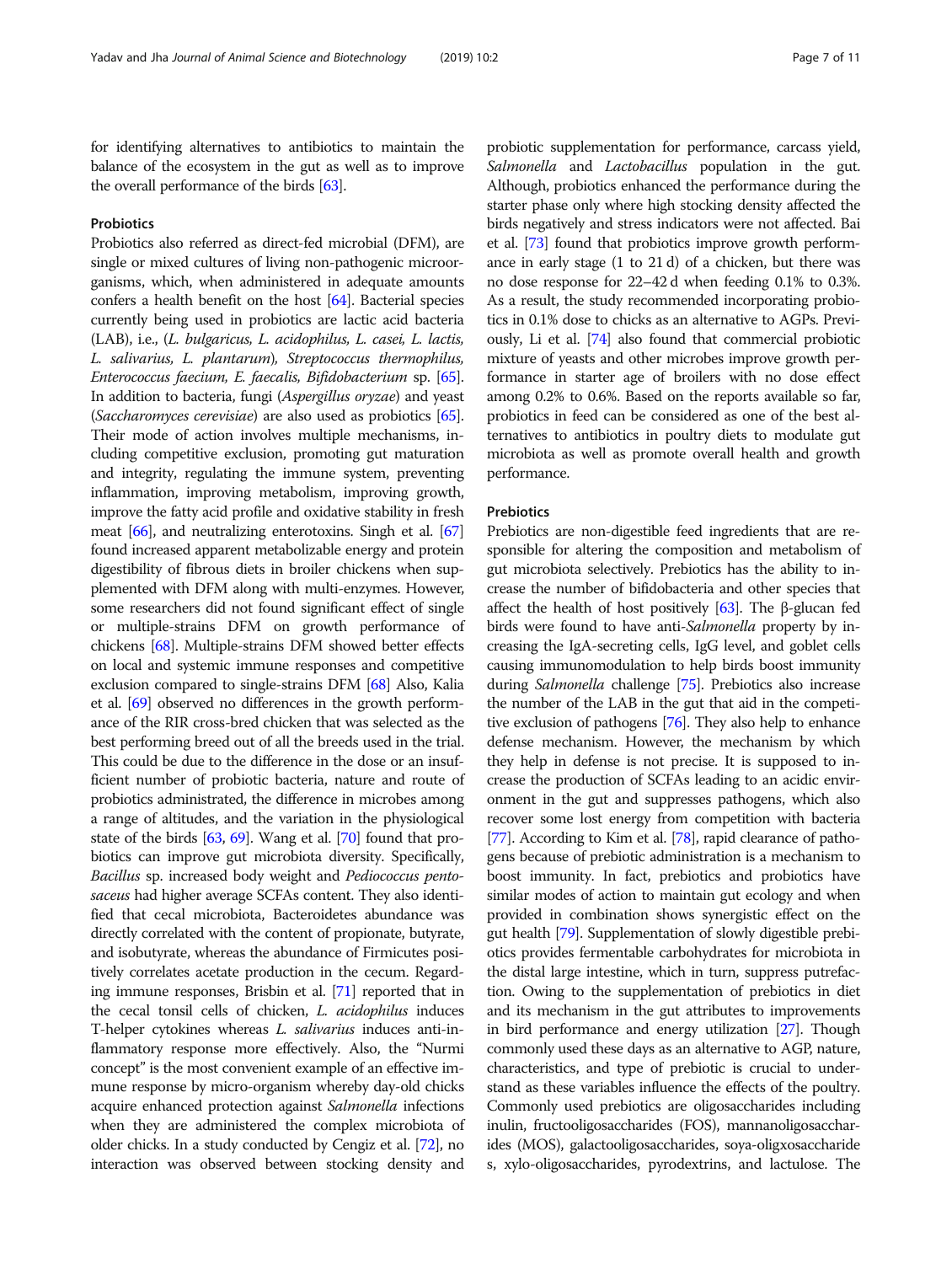FOS is the preferred substrate for bifidobacteria, helping it to bind to the host mucosa leading to the hindrance of pathogenic bacteria attaching to the gut mucosa, whereas MOS binds pathogens and excretes them with the digesta flow [\[63,](#page-10-0) [78](#page-10-0)]. Dietary supplementation with FOS also decreases C. perfringens and E. coli and increases Lactobacillus diversity in the chicken gut. The MOS also block binding of pathogenic bacteria notably Salmonella typhimurium to mannan receptors on the mucosal surface, thus prevent attachment or colonization [\[63\]](#page-10-0). Furthermore, developing method of a complete image of the GIT affected by pathogens using modern molecular techniques and bioinformatics pipeline will help understand the complex mode of action of prebiotics to control Salmonella [\[80](#page-10-0)]. Therefore, using preexisting prebiotics or developing new prebiotics can be a potential feed additive to replace AGP and modulate microbiota for better growth and improved health of poultry.

#### Organic acids

Organic acids are the normal constituents of the plant and animal tissues. Previously organic acids were used as a preservative to prevent deterioration and increase shelf-life of perishable food pre-harvest and post-harvest as it controls the microbial contamination  $[81]$  $[81]$ . It includes acids such as lactate, acetate, propionate, butyrate, tannic, fumaric, and caprylic acids, among others. These acids play a beneficial role in the gut health and performance of birds [\[82\]](#page-10-0). Saki et al. [[82](#page-10-0)] found that organic acid increases the LAB count in the ileum and cecum of broiler chickens. The organic acid is also produced in the host gut after fermentation of carbohydrates, especially in the ceca of birds where the microbial population and diversity is at its highest level [\[63](#page-10-0)]. Each of these acids is utilized in different ways in the body of the host. Acetate is carried to the liver as an energy substrate for muscle tissue. Propionate is converted to glucose in the liver by the process of gluconeogenesis. Butyrate in small intestine enterocytes helps in the proliferation, development and serves as a vital source of energy for host metabolic activities [[1](#page-9-0)]. However, butyrate does not always show positive effects, which largely depends on its location and concentration in the GIT [\[83](#page-10-0)]. The organic acids lower chyme pH which increases pepsin activity. The peptides arising from pepsin proteolysis trigger the release of hormones gastrin and cholecystokinin, which also helps to im-prove growth as this may increase protein digestion [\[84](#page-10-0)]. The mechanism of action could result in improved body weight gain and feed conversion ratio and decreased cumulative feed consumption [\[85](#page-10-0)], suppressing bacterial cell enzymes [\[63](#page-10-0)], and reduced pathogens like Enterobacteriaceae and Salmonella [[82](#page-10-0)]. Supplementation of organic acids may affect cell membrane or cell macromolecules or interfere with nutrient transport and energy metabolism leading to the death of bacteria [\[81\]](#page-10-0). The effectiveness of these compounds as antimicrobial agents in the gut depends on the ability of acids to change from the un-dissociated to the dissociated form, the pKa value, and its hydrophobicity. Supplementation of these acids should be done in proper dose otherwise it will lead to depressed villus height and width, as well as crypt depth [\[86\]](#page-10-0). Thus, organic acids have been incorporated in feed or in water to affect positively on the prevention of GIT diseases, immunity, nutrient digestibility, and overall growth performance of the broiler chickens.

#### Exogenous enzymes

Enzymes are specialized proteins that catalyze or accelerate the chemical reaction. The enzyme activity may be substrate dependent or through the particular site on substrates such as fat, protein, or carbohydrate. Commonly used exogenous enzymes in poultry diets are β-glucanase, xylanase, amylase, α-galactosidase, protease, lipase, and phytase [[87\]](#page-10-0). The role of exogenous enzymes is to fulfill the absence of endogenous enzymes, to counter the anti-nutritional factors present in conventional and unconventional poultry diet. These exogenous enzymes, in combination with non-conventional ingredients, are used to reduce the cost of feeding and to utilize the non-conventional feed ingredients efficiently [[88](#page-10-0)] as non-conventional feedstuffs are typically rich in fibers [[1\]](#page-9-0) and are not utilized by endogenous enzymes of poultry. Also, a portion of starch and protein of these non-conventional feedstuffs are entrapped in the fiber matrix, making it unavailable for endogenous enzymes of animals, but these nutrients can be made available for utilization by use of exogenous enzymes [[89](#page-10-0)]. Accordingly, NSP degrading enzymes which produce oligosaccharides could also reduce the putrefaction in the cecum as bacteria prefer carbohydrate as a substrate for fermentation when both carbohydrate and protein are available in the gut [\[41](#page-9-0)].

Enzyme supplementation is also essential for environmental issues such as pollution of soil and water with nutrients, pathogens, fouling of environment and heavy metals which occurs due to poor excreta management, as it may reduce the pollutant potential of excreta [\[88\]](#page-10-0). Carbohydrase supplementation increases the proportion of lactic and organic acids, reduced ammonia production, and increased SCFA concentration which is indicative of hydrolysis fragmentation of NSP and supporting the growth of beneficial bacteria. Supplementation of multienzyme (xylanase, amylase, and protease) optimized the utilization of fibers, leading to better growth performance of broiler chicken [\[90](#page-10-0)]. In an experiment with barley-based diet, β-glucanase supplementation decreased ileal viscosity and affected SCFA concentration in the crop and ceca due to the shift in resident microbial activity. The role of β-glucanase in other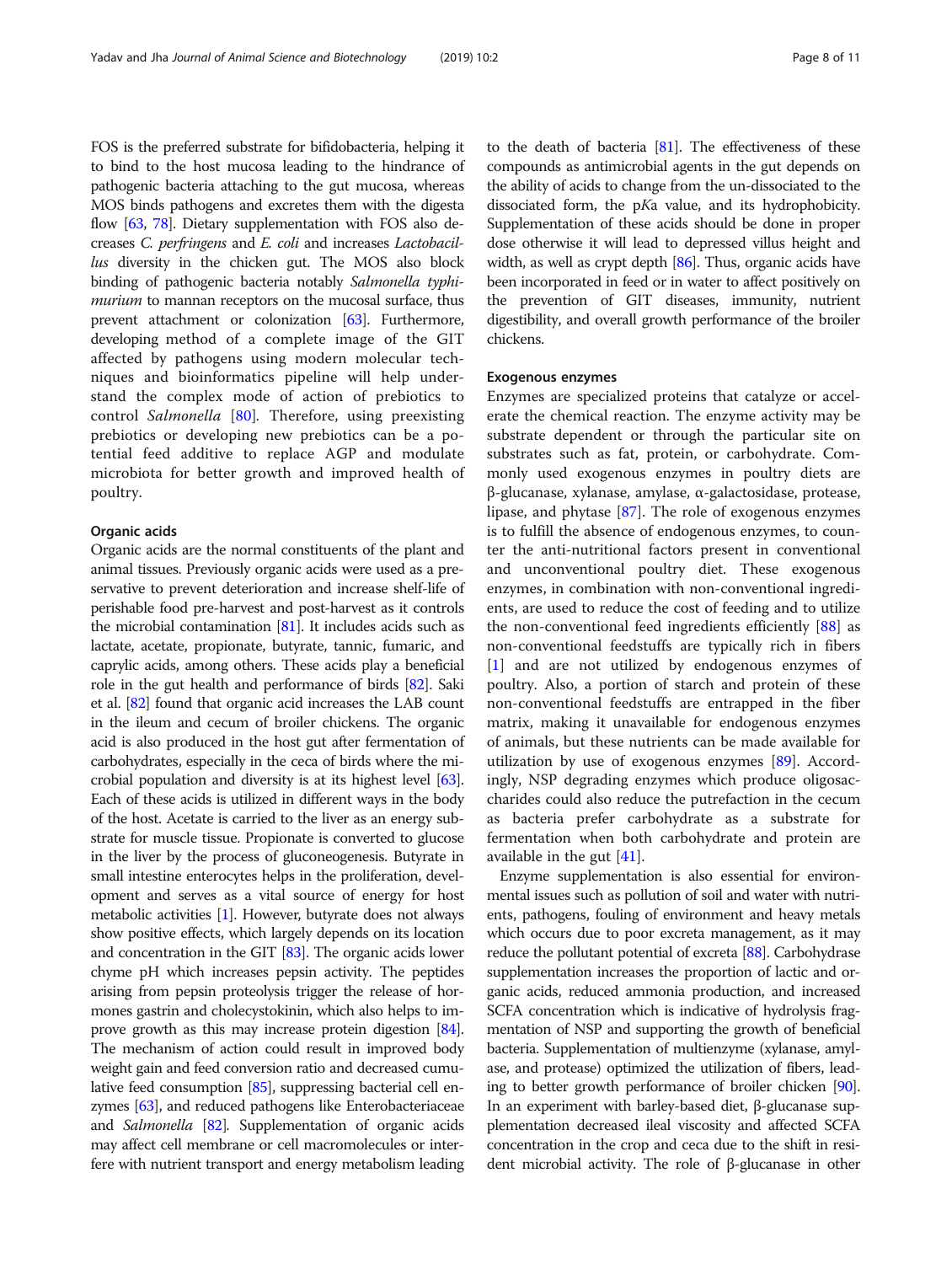segments of the GIT is unknown [[91](#page-10-0)]. When exogenous enzymes were supplemented to degrade NSP in a barley-based diet, gut microbial communities varied significantly among gut sections except between the duodenum and jejunum [[92](#page-10-0)]. Exogenous enzymes are also beneficial to control salmonella that is transferred horizontally. The efficiency of these exogenous enzymes depends upon the diet composition, animal strain, sex and age, and digesta flow rate also the type of enzyme supplemented [\[87,](#page-10-0) [93](#page-10-0)]. Yang et al. [[93](#page-10-0)] reported the growth-promoting effects of enzymes linking it to the mucosal morphology of the small intestine. They also stated that the crypt depth of the jejunum was reduced along with an increase in the membrane enzyme activity and role in the last step of digestion causing the improved growth of chicken by supplementing xylanase in diets. Also, Cowieson et al. [\[94\]](#page-10-0) noted the beneficial role of exogenous protease by decreasing undigested protein from diet or endogenously produced to reach the caudal gut reducing inflammation and maintaining tight junction integrity. Exogenous enzymes are multifactorial in action due to its role in the partitioning of nutrients and help in the growth of specific microbiota by producing nutrients for them [[95](#page-10-0)]. These enzymes are being used as an integrated solution to reduce the economic burden not just by limiting GIT pathogens but also by reducing medication costs, variability in animal performance, and reducing mortality by improving the gut health [\[96\]](#page-10-0). Although the exogenous enzyme has many benefits to the poultry, there are still some limitations imposed to health condition, disease challenge, quality of feed, pH and digesta retention time in the GIT [[97](#page-10-0)]. Therefore, nutritional strategies to overcome limitations could help in effective utilization of unconventional feed ingredients to produce cost-effective feed for broiler chickens.

# Conclusion

To achieve optimal microbiota for better growth and improved health of poultry and to develop cost-effective feeding program, there is a need to manipulate gut microbiota through strategies such as the use of feed additives supplements singly or in combination in diets. Previously, antibiotics growth promoters were most commonly used to manipulate gut microbiota. Due to concern over the use of in-feed antibiotics, alternatives are being explored and applied. As alternatives, several feed additives including probiotics, prebiotics, organic acids, and exogenous enzymes are available and have been successfully used for modulating gut microbiota for better health and efficient production of poultry. Though recognized as a forgotten organ, gut microbiota is an essential component of intestinal ecology. A better understanding of gut microbiota and its interaction or balance with other organisms is crucial in understanding the composition of gut ecology, the effect of feed supplements on the modulation of gut microbiota, and finally, the beneficial and harmful effects of the microbiota. However, advanced techniques have only evolved in recent years. Therefore, there is only limited evidence available on how specific dietary components affect the gut microbiota. The main sites of bacterial activity are the crop and the ceca and to the lesser extent, the small intestine. These bacteria produce various metabolites using diets that can be beneficial or harmful to the host. Role of microbiota on the physiological, developmental, nutritional, and immunological processes of the host, leads to a beneficial effect on host gut health, performance and well-being of poultry birds in a range of aspects. Beneficial bacteria can protect the host from pathogenic bacteria by the different competitive mechanism. These bacteria are also involved in the development of the intestinal immune system. Microbiota can be a significant hindrance to growth performance due to enormous losses of proteins and high expenditure of metabolic energy. They can also have a negative impact on vitamin nutrition. Thus, modulating gut microbiota is very important in the post-antibiotic era. As reviewed in this paper, alternatives to antibiotics such as probiotics, prebiotics, organic acids, and exogenous enzyme tend to modulate gut microbiota. After in-depth understanding of the role of these dietary supplements on the overall performance of poultry, the next steps would be to identify alternative sources (plant, animal or other origins) rich in these supplements. Moreover, studies focused on the combination of these feed additives for their synergistic and agonistic approach may contribute to filling the gap of information on their combined effects.

#### Abbreviations

AGP: Antibiotic growth promoter; CFU: Colony forming unit; DFM: Direct-fed microbial; FOS: Fructooligosaccharides; GIT: Gastro-intestinal tract; IgG: Immunoglobulin G; LAB: Lactic acid bacteria; MC: Microbial community; MOS: Mannanoligosaccharides; RDP: Ribosomal database project; SBM: Soybean meal; SCFA: Short chain fatty acid; TRFLP: Terminal restriction fragment length polymorphism; US: United States; WS-NSP: Water-soluble non-starch polysaccharides

# Acknowledgments

Not applicable.

#### Funding

Graduate student Sudhir Yadav was supported by USDA National Institute for Food and Agriculture, Hatch/Smith Lever Project HAW02030-H, managed by the College of Tropical Agriculture and Human Resources, University of Hawaii at Manoa, Honolulu, HI USA.

#### Availability of data and materials

None.

#### Authors contribution

SY– Conceptualized the paper, compiled all the information and prepared the manuscript. RJ– Conceptualized the paper, provided insight to the overall manuscript and contributed in writing. Both authors read and approved the final manuscript.

#### Ethics approval and consent to participate

Not applicable.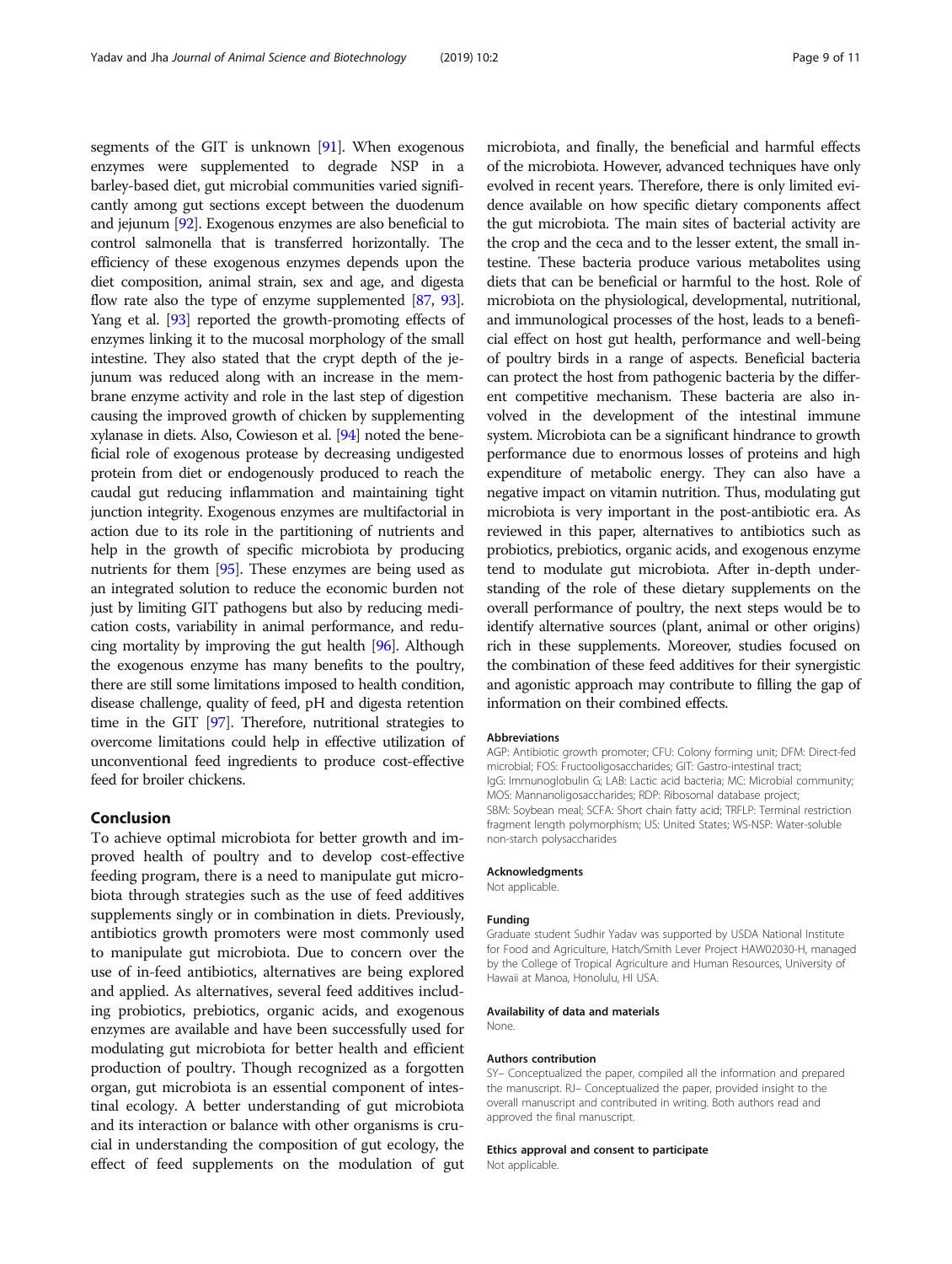#### <span id="page-9-0"></span>Consent for publication

Not applicable.

#### Competing interests

The authors declare that they have no competing interests.

Received: 24 October 2018 Accepted: 27 December 2018 Published online: 15 January 2019

#### References

- Jha R, Berrocoso JD. Dietary fiber utilization and its effects on physiological functions and gut health of swine. Animal. 2015;9(9):1441–52.
- 2. Zhu XY, Zhong T, Pandya Y, Joerger RD. 16S rRNA-based analysis of microbiota from the cecum of broiler chickens. Appl Environ Microbiol. 2002;68(1):124–37.
- 3. Apajalahti JH, Kettunen H, Kettunen A, Holben WE, Nurminen PH, Rautonen N, et al. Culture-independent microbial community analysis reveals that inulin in the diet primarily affects previously unknown bacteria in the mouse cecum. Appl Environ Microbiol. 2002;68(10):4986–95.
- 4. Apajalahti J, Bedford M. Impact of dietary and environmental factors on microbial communities of the avian GI tract. Montreal, Canada: In Proceedings of the World's Poultry Congress; 2000.
- 5. Aland A, Madec F. Sustainable animal production. Wageningen: Wageningen Academic Publishers; 2009.
- 6. Savage DC. Microbial ecology of the gastrointestinal tract. Annu Rev Microbiol. 1977;31(1):107–33.
- 7. Ewing WN, Cole DJ. Micro-flora of the gastro-intestinal tract. The living gut. An introduction to micro-organisms in nutrition. 1994:45–65.
- 8. Gaskins HR. Intestinal bacteria and their influence on swine growth. Swine Nutrition. 2001;2:585–608.
- 9. Oviedo-Rondón EO, Hume ME, Hernandez C, Clemente-Hernández S. Intestinal microbial ecology of broilers vaccinated and challenged with mixed Eimeria species and supplemented with essential oil blends. Poult Sci. 2006;85(5):854–60.
- 10. Knarreborg A, Simon MA, Engberg RM, Jensen BB, Tannock GW. Effects of dietary fat source and subtherapeutic levels of antibiotic on the bacterial community in the ileum of broiler chickens at various ages. Appl Environ Microbiol. 2002;68(12):5918–24.
- 11. Lu J, Idris U, Harmon B, Hofacre C, Maurer JJ, Lee MD. Diversity and succession of the intestinal bacterial community of the maturing broiler chicken. Appl Environ Microbiol. 2003;69(11):6816–24.
- 12. Apajalahti J, Kettunen A, Graham H. Characteristics of the gastrointestinal microbial communities, with special reference to the chicken. Worlds Poult Sci J. 2004;60(2):223–32.
- 13. Kelly D, bacteria KTPL. Regulation of gut function and immunity. Gut Environment of Pigs. A. Piva, KE Bach Knudsen, and JE Lindberg. Nottingham, UK: Nottingham University Press; 2001. p. 113–31.
- 14. Suzuki K, Kodama Y, Mitsuoka T. Stress and intestinal flora. Bifidobacteria and microflora. 1989;8(1):23–38.
- 15. Mathlouthi N, Mallet S, Saulnier L, Quemener B, Larbier M. Effects of xylanase and ∝-glucanase addition on performance, nutrient digestibility, and physico-chemical conditions in the small intestine contents and caecal microflora of broiler chickens fed a wheat and barley-based diet. Anim Res. 2002;51(05):395–406.
- 16. Cherbut C. Motor effects of short-chain fatty acids and lactate in the gastrointestinal tract. Proc Nutr Soc. 2003;62(1):95–9.
- 17. Schokker D, Jansman AJ, Veninga G, De Bruin N, Vastenhouw SA, de Bree FM, et al. Perturbation of microbiota in one-day old broiler chickens with antibiotic for 24 hours negatively affects intestinal immune development. BMC Genomics. 2017;18(1):241.
- 18. Lan PT, Hayashi H, Sakamoto M, Benno Y. Phylogenetic analysis of cecal microbiota in chicken by the use of 16S rDNA clone libraries. Microbiol Immunol. 2002;46(6):371–82.
- 19. Barnes EM. The intestinal microflora of poultry and game birds during life and after storage. J Appl Microbiol. 1979;46(3):407–19.
- 20. Gong J, Forster RJ, Yu H, Chambers JR, Wheatcroft R, Sabour PM, et al. Molecular analysis of bacterial populations in the ileum of broiler chickens and comparison with bacteria in the cecum. FEMS Microbiol Ecol. 2002; 41(3):171–9.
- 21. Marchesi JR, Ravel J. The vocabulary of microbiome research: a proposal. 2015.
- 22. Shaufi MA, Sieo CC, Chong CW, Gan HM, Ho YW. Deciphering chicken gut microbial dynamics based on high-throughput 16S rRNA metagenomics analyses. Gut Pathogens. 2015;7(1):4.
- 23. Borda-Molina D, Seifert J, Camarinha-Silva A. Current Perspectives of the Chicken Gastrointestinal Tract and Its Microbiome. Comput Struct Biotechnol J. 2018;16:131–9.
- 24. Stanley D, Geier MS, Hughes RJ, Denman SE, Moore RJ. Highly variable microbiota development in the chicken gastrointestinal tract. PLoS One. 2013;8(12):e84290.
- 25. Wei S, Morrison M. Yu Z. Bacterial census of poultry intestinal microbiome. Poult Sci. 2013;92(3):671–83.
- 26. Albazaz R, Bal EB. Microflora of digestive tract in poultry. Doga Bilimleri Dergisi. 2014;17(1):39.
- 27. Choct M. Managing gut health through nutrition. Br Poult Sci. 2009;50(1):9–15.
- 28. Yeoman CJ, Chia N, Jeraldo P, Sipos M, Goldenfeld ND, White BA. The microbiome of the chicken gastrointestinal tract. Anim Health Res Rev. 2012;13(1):89–99.
- 29. Borda-Molina D, Vital M, Sommerfeld V, Rodehutscord M, Camarinha-Silva A. Insights into broilers' gut microbiota fed with phosphorus, calcium, and phytase supplemented diets. Front Microbiol. 2016;7:2033.
- 30. Rinttilä T, Apajalahti J. Intestinal microbiota and metabolites—Implications for broiler chicken health and performance1. J Appl Poult Res. 2013;22(3): 647–58.
- 31. Savage DC. Gastrointestinal microflora in mammalian nutrition. Annu Rev Nutr. 1986;6(1):155–78.
- 32. Snel J, Harmsen HJ, Van der Wielen PW, Williams BA. Dietary strategies to influence the gastrointestinal microflora of young animals, and its potential to improve intestinal health. Nutr Health Gastrointest tract 2002:37–69.
- 33. van der Wielen PW, Biesterveld S, Notermans S, Hofstra H, Urlings BA, van Knapen F. Role of volatile fatty acids in development of the cecal microflora in broiler chickens during growth. Appl Environ Microbiol. 2000;66(6):2536–40.
- 34. De Vadder F, Kovatcheva-Datchary P, Goncalves D, Vinera J, Zitoun C, Duchampt A, et al. Microbiota-generated metabolites promote metabolic benefits via gut-brain neural circuits. Cell. 2014;156(1):84–96.
- 35. AL-Darkazali H, Meevootisom V, Isarangkul D, Gene Expression WS. Molecular Characterization of a Xylanase from Chicken Cecum Metagenome. Int J Microbiol. 2017.
- 36. Van der Waaij D, Berghuis-de Vries JM, Lekkerkerk-Van der Wees JE. Colonization resistance of the digestive tract in conventional and antibiotictreated mice. Epidemiol Infect. 1971;69(3):405–11.
- 37. Naidu AS, Bidlack WR, Clemens RA. Probiotic spectra of lactic acid bacteria (LAB). Crit Rev Food Sci Nutr. 1999;39(1):13–26.
- Schaffner T, Mueller J, Hess MW, Cottier H, Sordat B, Ropke C. The bursa of Fabricius: a central organ providing for contact between the lymphoid system and intestinal content. Cell Immunol. 1974;13(2):304–12.
- 39. Ekino S, Nawa Y, Tanaka K, Matsuno K, Fujii H, Kotani M. Suppression of immune response by isolation of the bursa of Fabricius from environmental stimuli. Immunol Cell Biol. 1980;58(3):289–96.
- 40. Lei YM, Nair L, Alegre ML. The interplay between the intestinal microbiota and the immune system. Clin Res Hepatol Gastroenterol. 2015;39(1):9–19.
- 41. Jha R, Berrocoso JF. Dietary fiber and protein fermentation in the intestine of swine and their interactive effects on gut health and on the environment: A review. Anim Feed Sci Technol. 2016;212:18–26.
- 42. Van der Klis JD, Jansman AJ. Optimising nutrient digestion, absorption and gut barrier function in monogastrics: Reality or illusion. Nutr Health Gastrointest tract 2002:15–36.
- 43. Apajalahti J, Vienola K. Interaction between chicken intestinal microbiota and protein digestion. Anim Feed Sci Technol. 2016;221:323–30.
- 44. Eyssen H, De Somer P. The mode of action of antibiotics in stimulating growth of chicks. J Exp Med. 1963;117(1):127.
- Gaskins HR, Collier CT, Anderson DB. Antibiotics as growth promotants: mode of action. Anim Biotechnol. 2002;13(1):29–42.
- 46. Abrams GD, Bauer H, Sprinz H. Influence of the normal flora on mucosal morphology and cellular renewal in the ileum. In: A comparison of germfree and conventional mice. New York, NY USA: Mount Sinai hospital; 1962.
- 47. Coates ME. Gut microflora and growth. Growth in animals. Edited by TLJ Lawrence. 1980.
- 48. Summers, M. Energy metabolism in the broiler chick. Ph. D. Thesis. University of Guelph, Ontario, Canada; 1991.
- 49. Cant JP, McBride BW, Croom WJ. The regulation of intestinal metabolism and its impact on whole animal energetics. J Anim Sci. 1996;74:2541–53.